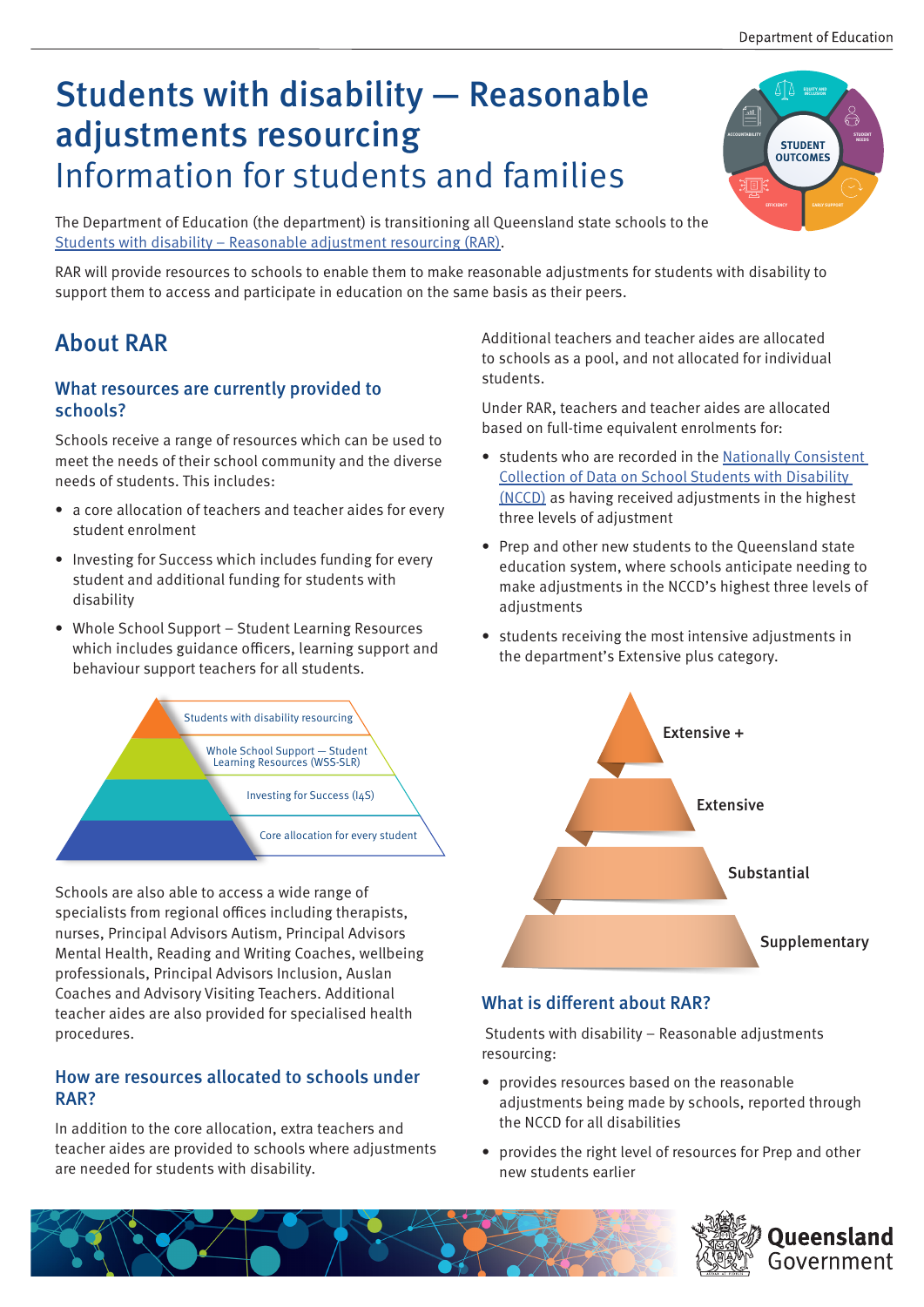- resources schools in the same way, based on student needs
- does not require parents/carers to obtain additional medical or specialist reports (parents/carers are encouraged to provide any reports they already have to help schools make the right adjustments for their child).

### What is the NCCD?

The NCCD is a national data collection reported by schools annually. It records students who have received a reasonable adjustment to address the functional impact of a disability. All schools nationally are legally required to report the NCCD. More information about the NCCD can be found on the NCCD website at [www.nccd.edu.au](https://www.nccd.edu.au/).

## Which levels of adjustments will attract resourcing to schools?

The NCCD adjustment levels reflect the frequency and intensity of adjustments provided. Additional teachers and teacher aides will be allocated to schools based on full-time equivalent enrolments recorded in the top three NCCD adjustment levels:

- **• Supplementary** Students receive adjustments in addition to the strategies and resources already available for all students within the school for particular activities at specific times throughout the week.
- **• Substantial** Students have substantial support needs, receive essential adjustments and require considerable adult assistance to the usual educational program at most times, on most days.
- **• Extensive** Students have very high support needs and are provided with extensive targeted measures and sustained levels of intensive support at all times.

A small number of students require very intensive adjustments. Schools will be resourced at the highest level to support students who require adjustments at the department's **Extensive plus** level.

Schools can also seek additional support and resources from the department's regional office.

## Will schools make adjustments for students who are not recorded in the top three NCCD adjustment levels?

Not every adjustment requires additional resourcing. Some are provided as part of good teaching practice. Students who require lower-level adjustments will continue to be supported through usual school processes, without needing additional resources.

## What disabilities are included in RAR?

The previous model, based on the Education Adjustment Program (EAP), targeted resources to six disabilities: autism, intellectual disability, vision impairment, hearing impairment, physical impairment, and speech language impairment.

RAR targets resources to all disabilities including dyslexia, attention deficit hyperactivity disorder (ADHD), mental health conditions and fetal alcohol spectrum disorder, as well as autism, intellectual disability, and vision, hearing and physical impairments.

Resources are provided to schools based on the level of reasonable adjustments made for students, regardless of their type of disability.

## Will students need to have a medically diagnosed disability?

Some parents/carers can find it difficult to obtain a medical report. Previously parents/carers were required to provide a medical or specialist report confirming their child's diagnosis.

Under RAR, schools will be able to impute a disability if they believe a student has a disability and have consulted the student and/or parent/carer.

Students and parents/carers are encouraged to provide a copy of any medical or specialist reports to help make the right adjustments at school. Parents/carers can also provide written consent for the school to obtain any reports from any medical or specialist service or support service.

Schools will only need a medical or specialist report if a student starting Prep is to be provided with additional resources, or for Extensive plus resourcing.

## What does it mean when a school imputes a disability?

A school can impute a disability if they have reasonable grounds, supported by evidence, to make such a judgement. The evidence demonstrates that the student's need for adjustment(s) has been identified and arises from characteristics of disability.

Schools cannot diagnose a disability such as autism, intellectual disability, mental health conditions or ADHD. Instead schools are identifying whether the adjustments they are making address the functional impact of one of the NCCD's four broad disability categories: physical, cognitive, sensory or social/emotional. More information about imputing a disability is available at [www.nccd.edu.au](http://www.nccd.edu.au/).



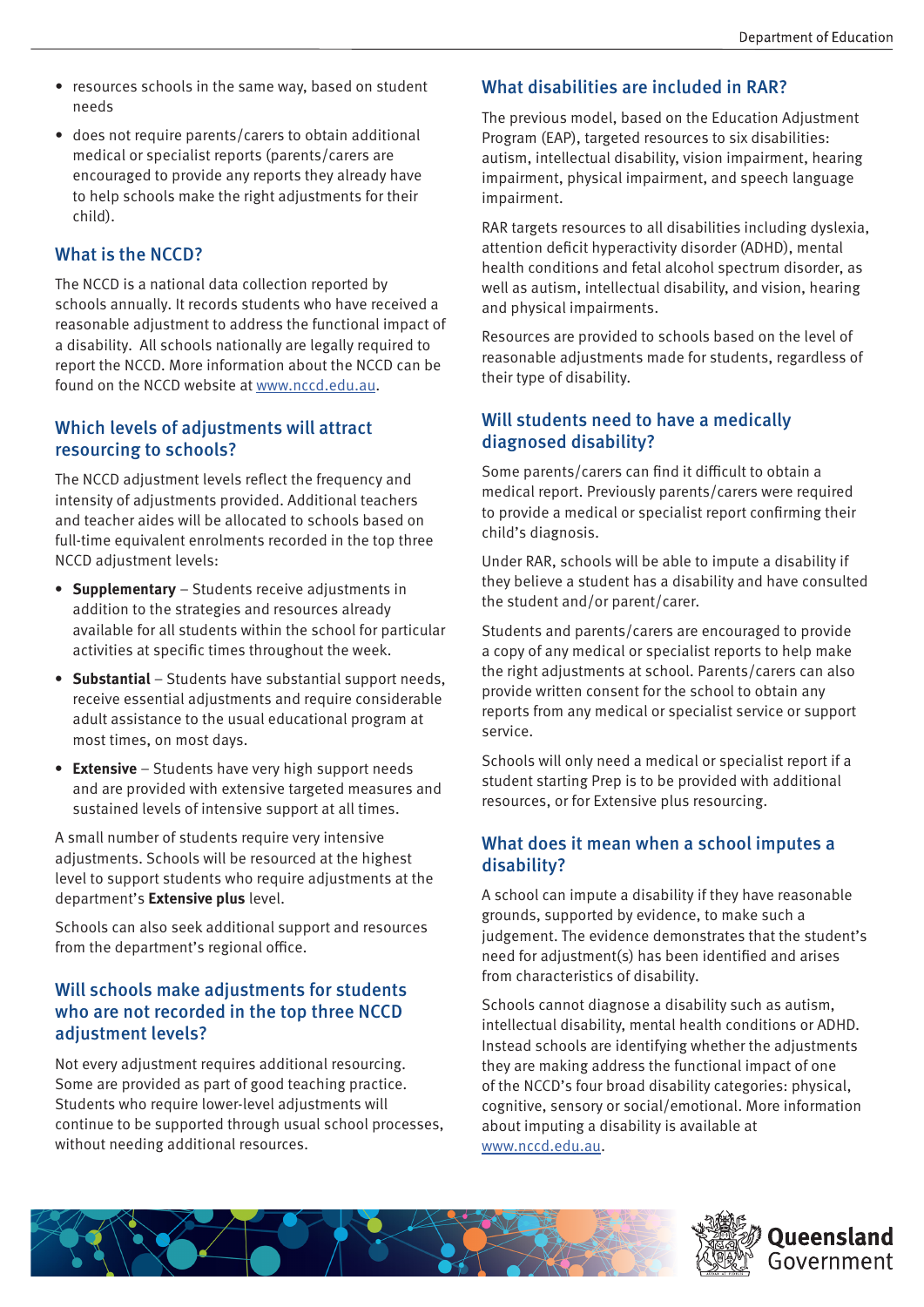### Will students and parents/carers be consulted about resourcing?

Students and parents/carers must be consulted about reasonable adjustments before they are made. The focus of discussions with students and parents/carers will be on adjustments and supports needed to enable students to attend school and achieve. As the NCCD is required by law, parent/carer consent is not required for a school to record a student in the data collection.

## Will special schools and primary/secondary schools be resourced differently?

All schools will be resourced in the same way, based on the reasonable adjustments being made.

## Will the support that students are currently receiving decrease?

Supports for students will not decrease as a result of RAR.

All resources are provided to schools as a pool with principals deciding how to use those resources to meet the needs of students at their school. Resources are not provided to individual students.

Schools will continue to make reasonable adjustments for students with disability, and continue to report the adjustments being made in the NCCD.

Schools will also continue to be able to access other resources such as additional teacher aides for specialised health procedures and departmental specialist services.

## What happens if a student changes schools?

Resources are allocated to the school. If a student is transferring from one Queensland state school to another, their new school will be able to access information about the adjustments that had been made at the previous school.

If a student transfers from or to a non-government or interstate school, the student's new school may ask for parent/carer consent to access information about what adjustments were made at the previous school, to assess the student's needs.

## Anticipated adjustments for Prep and other new students to the state education system

## Will schools be resourced to make adjustments for Prep students?

Schools will be resourced for the adjustments they

anticipate they'll need to make for Prep students, if they have evidence:

- the student has been diagnosed with a disability; and
- of the type of adjustments that might need to be made.

A medical or specialist report is needed because schools cannot impute a disability until a student has been at school for a period of time and an accurate assessment can be made.

Parents/carers are encouraged to provide their child's Kindergarten transition statements to the school, or consent for the school to obtain information from their child's early childhood education provider, including their Early Childhood Development Program. This will help the school understand the adjustments that are needed for the student.

## Will schools be resourced for students transferring from a non-government school or from interstate?

Schools will be resourced for the adjustments they anticipate they'll need to make for students transferring from a non-government school or from interstate or overseas. The school needs to have evidence:

- that the student has been diagnosed with a disability
- of the type of adjustments that might need to be made.

A medical or specialist report is needed because schools cannot impute a disability until a student has been at school for a period of time and an accurate assessment can be made.

Parents/carers are also encouraged to provide records from the student's previous school, or consent to the school obtaining these records, to help inform the adjustments needed.

## Extensive plus resourcing

## What is Extensive plus resourcing?

Schools will be provided with the highest level of additional teachers and teacher aides for a small number of students with permanent disability who are identified in the NCCD as receiving Extensive adjustments and require the most intensive supports at all times across multiple areas of their schooling.

Resources will be provided in the Extensive plus category if a school has documented evidence that the student:

- 1. has a diagnosed permanent disability; and
- 2. requires highly individualised, comprehensive and ongoing reasonable adjustments at all times for